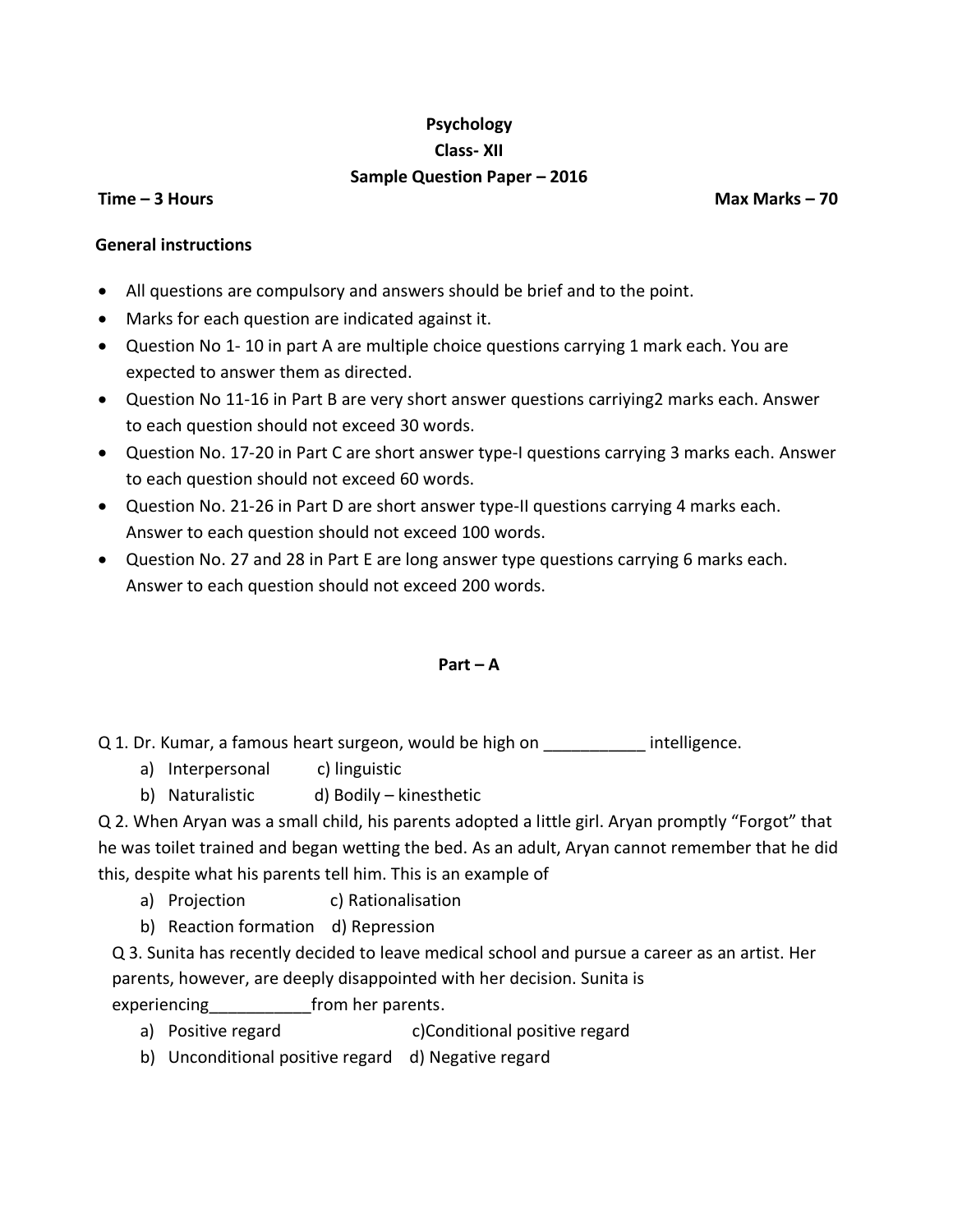Q 4. Many students face high levels of anxiety while preparing for the Board examination which interferes with their preparation, concentration and performance. This could be due to

- a) Eustress c) Pathogens
- b) Weakened immune system d) Evaluative stress

Q 5. Leela just doesn't enjoy doing much of anything lately. She has lost interest in food and all activities. She seems agitated most of the time and is unable to think clearly. Most of the days she stays in bed. If these symptoms get prolonged, she may be diagnosed as having:

- a) Bipolar disorder c) Agoraphobia
- b) Major depressive disorder d) Schizophrenia

Q 6. Which of the following individuals would play the least directive role in the therapeutic process?

- a) A Beckian cognitive therapist
- b) A Rational emotive therapist
- c) A Client Centered therapist
- d) A Psychoanalyst

Q 7. Even though Ritu's mother has recently bought her a pair of shoes, Ritu is insisting on buying a new pair of a particular brand that all her classmates are wearing. Ritu's behavior illustrates\_\_\_\_\_\_\_\_\_\_\_\_\_\_

- a) Compliance
- b) Competition
- c) Obedience
- d) Conformity

Q 8. The behavior where an individual does something for the welfare of others without any self- interest is called

- a) Altruism
- b) Diffusion of responsibility
- c) Norm of reciprocity
- d) Empathy

Q 9. The ability to put up with a situation in which individuals would have to compete with others for even basic resources is called:

- a) Crowding tolerance
- b) Personal space
- c) Competition intolerance
- d) Competition tolerance
- Q 10. Communicating with oneself is called
	- a) Interpersonal communication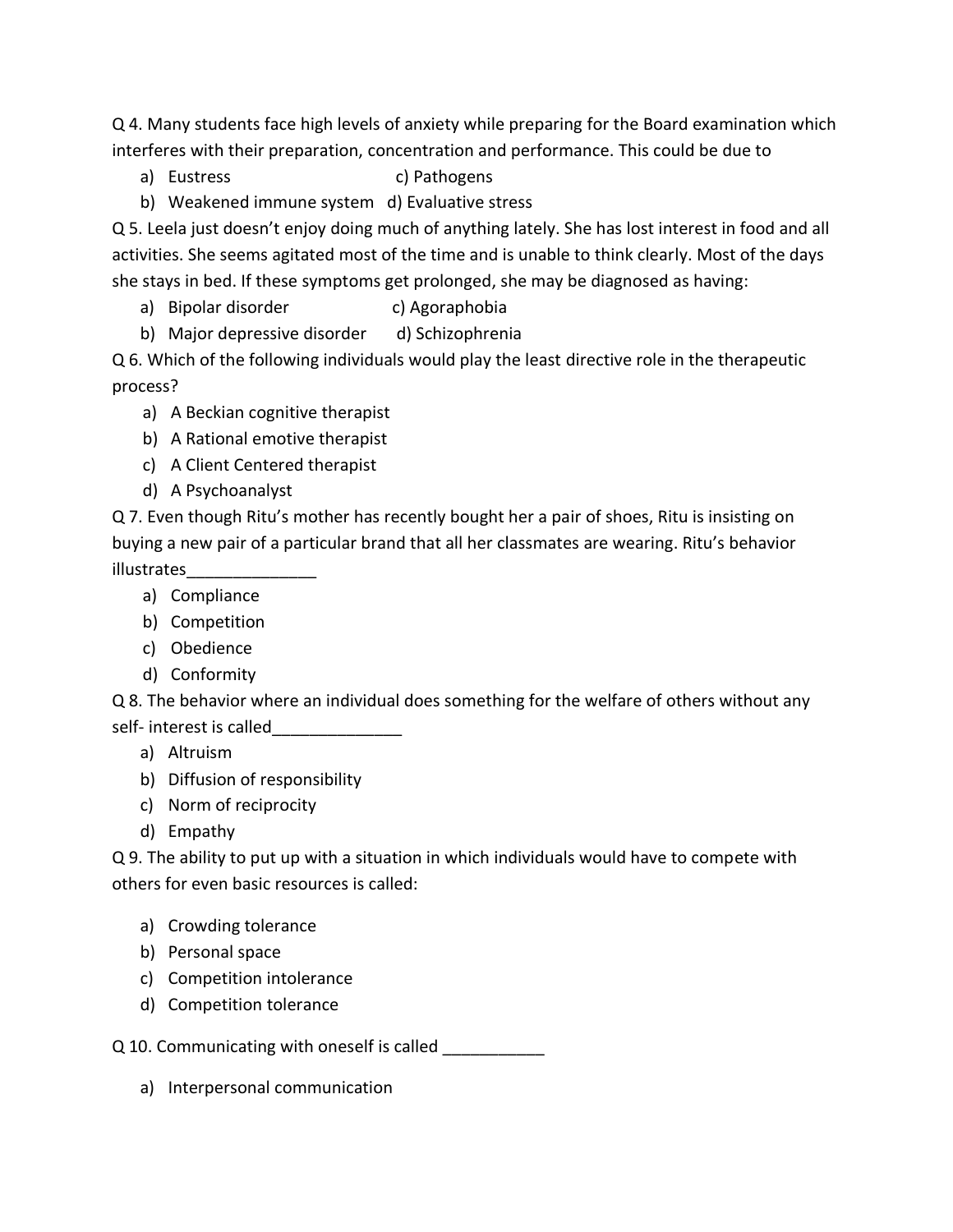- b) Intrapersonal communication
- c) Public communication
- d) Encoding

## $Part - B$

- Q 11. What does Eysenck consider to be the two most important dimensions of personality?
- Q 12. How do projective tests provide insight into personality?
- Q 13. Identity the unhelpful habits that make us vulnerable to stress.
- Q 14. Distinguish between positive and negative transference.
- Q 15. Explain the effect of noise on the cognitive abilities of human beings.
- Q 16. Why does the interviewer prepare a 'schedule' for the purpose of an interview?

# **Part – C**

Q 17. Reena is 5 years old, she cries when she is dropped to school. Explain the disorder and list its symptoms.

Q 18. 'Hearing and listening are not the same'. Justify your answer.

Q 19. Many societies are prejudiced on the basis of religion and colour. Suggest some strategies to handle such prejudices.

Q 20. 'Culture of poverty is also a cause of poverty'. Explain.

# **Part – D**

Q 21. JP Das' model of intelligence is based on the information processing approach. Discuss.

Q 22. What is the role of nature and nurture in the development of intelligence?

Q 23. Anita regularly abstains from food for religious reasons. Which aspect of the self is she displaying? Suggest the psychological techniques that will help her abstain from food.

Q 24. What is coping? Identify the different coping strategies to deal with stress?

Q 25. 'Rishabh , a 21 year old college student, exhibits an intense fear of fireworks, gunshots, popping balloons etc'. Suggest the most appropriate therapy that could be used to help Rishabh overcome his fear.

Q 26. 'Performance on specific tasks is influenced by the mere presence of others'. Support this statement with the help of research done in this field.